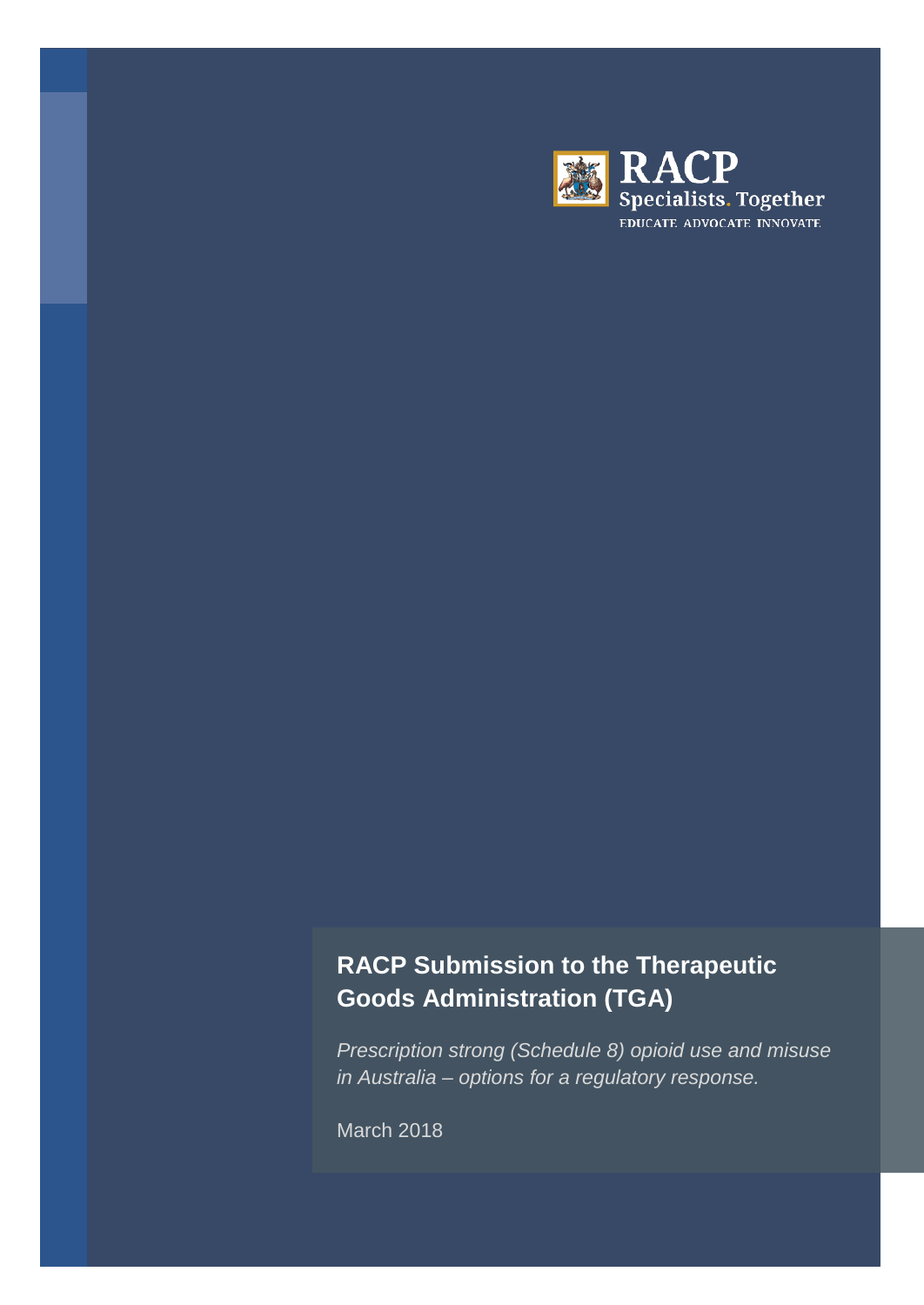# **Introduction**

The Royal Australasian College of Physicians (RACP) and its Australasian Faculty of Addiction Medicine (AChAM) wish to thank the Australian Government's Therapeutic Goods Administration (TGA) for the opportunity to provide feedback on its consultation paper titled *Prescription strong (Schedule 8) opioid use and misuse in Australia – options for a regulatory response.*

The RACP is the largest specialist medical college in Australasia, and trains, educates and advocates on behalf of over 15,000 physicians and 7,500 trainee physicians across Australia and New Zealand. The RACP represents physicians from a diverse range of disciplines including addiction medicine physicians and public health medicine physicians. RACP members see first-hand the many and varied harms caused by addiction when treating their patients in Australia's addiction clinics, rehabilitation centres, liver clinics, cancer wards, and hospital emergency departments.

### **This submission**

We commend the Department of Health for giving the issue of prescription drug use and misuse in Australia serious consideration. As a recent Australian Institute for Health and Welfare report<sup>[1](#page-8-0)</sup> showed, the rate of dispensed prescriptions for opioid analgesics has increased by 24% from 2010-11 to 2014-15, from 36,900 dispensed prescriptions per 100,000 population to 45,600. In addition, widespread misuse of prescribed opioid and benzodiazepine is increasing in Australia.<sup>[2](#page-8-1)</sup> It is therefore critical that we act now to remedy this situation and prevent Australia further heading down the path of North America and other overseas jurisdictions which are currently experiencing public health crises due to opioid use and misuse.

Whilst some of the regulatory options outlined in the TGA consultation paper may have merit, their implementation would require considerable discussion and planning across the health system. On their own, they will not 'solve' the current problem Australia has with prescription opioids. There are important issues which need to be addressed in the current Australian health system as a matter of urgency to curb the use and misuse of prescription opioids as well as that of benzodiazepines which should also be considered in this context.

Implementing restrictions on access to S8 opioids has highly important implications for persons with opioid substance use disorder. Our members' experience suggests there may be a large number of Australian currently dependent on opioids using DSM 5/ICD 10 criteria, the overwhelming majority of whom are not recognised as having this problem but receive ongoing repeat prescriptions. Some of the regulatory changes suggested by the TGA have important implications regarding the clinical management of these patients. We have significant concerns that our current health system (including both primary care and specialist care) is not adequately equipped to manage such changes without many patients experiencing harm. For restrictions to be put in place effectively and safely, adequate planning and consultation across the sector is crucial.

This RACP submission outlines our proposed recommendations to address these issues as well as some specific comments regarding the regulatory options proposed.

# **Recommendations**

#### **The Federal Government needs to provide ongoing support and leadership to establish a national integrated real-time prescription monitoring system.**

We commend the Federal Government's investment of \$16 million in July last year<sup>[3](#page-8-2)</sup> for the roll out of this system. The RACP and its AChAM have been strong supporters of the implementation of nation-wide real time prescribing monitoring system for years.[4](#page-8-3) We are of the view that this system should include other prescribed medication of concern in addition to Schedule 8 medicines, in particular benzodiazepines, as they are associated with substantial health harm.<sup>[5](#page-8-4)</sup> This is an important tool for clinicians which would provide them with timely, critical and up-to date information across States and Territories. This information would support doctors in their clinical decision-making in the context of prescribing medicines that can be associated with significant harms. It supports the quality use of medicines in practice.

 $\overline{2}$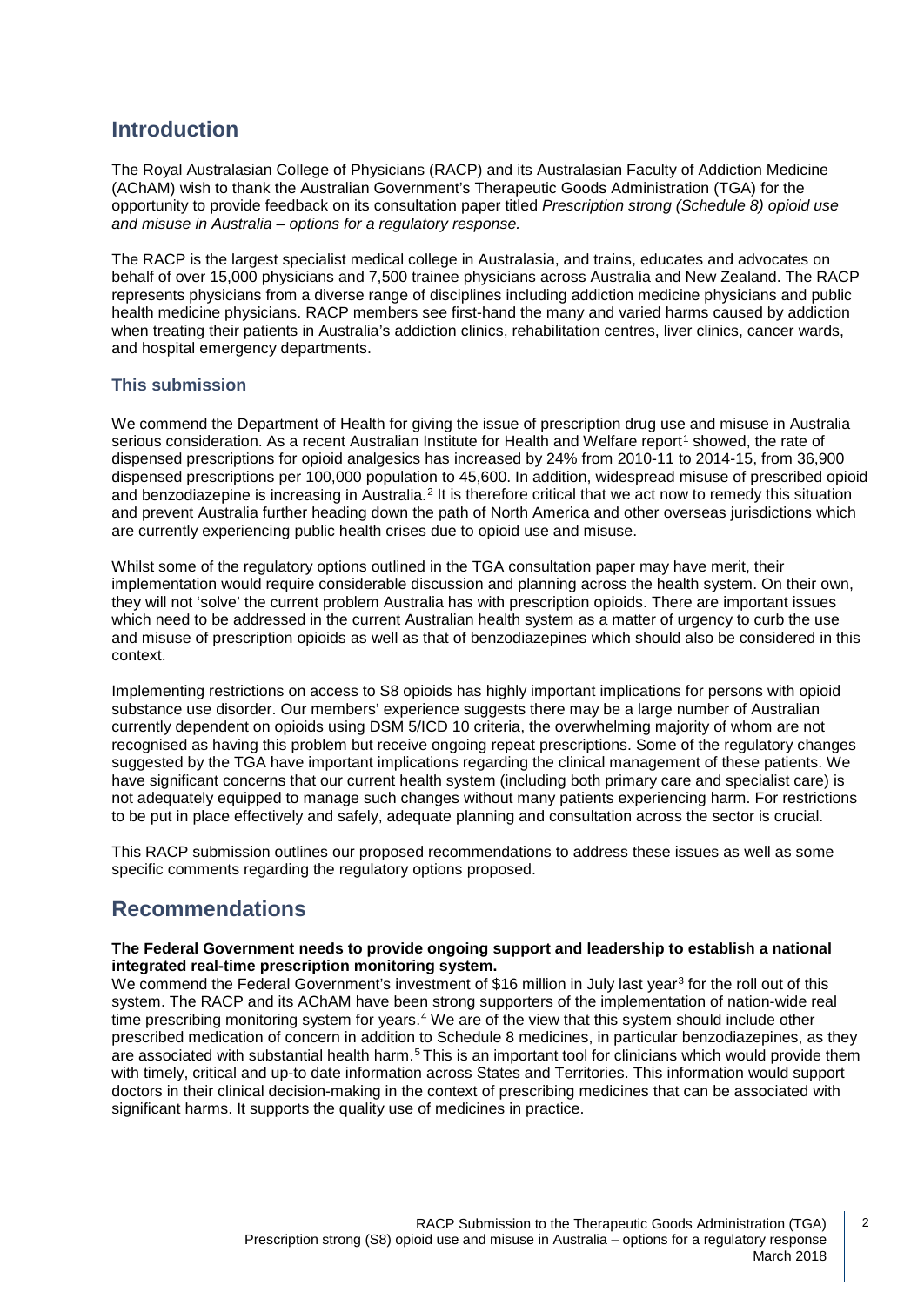#### **Access to advice from pain and addiction specialists for primary care practitioners needs to be substantially improved.**

Under the current system, there are considerable problems for primary care practitioners in accessing the opinion of pain specialists and addiction specialists through public health services. Alcohol and other drug treatment services in Australia are chronically underfunded and overstretched, despite compelling evidence of their cost effectiveness. The funding currently provided for alcohol and other drug treatment services is not commensurate with the needs of the population. A review in 2014 found that alcohol and other drug treatment services in Australia met the need of fewer than half of those seeking the treatment.<sup>[6](#page-8-5)</sup>

#### **A co-ordinated national approach linking addiction and pain treatments in collaboration with State and Territory health agencies is required**

Effective linkages between pain and addiction medicine are crucial to ensure the best treatment outcomes for patients who experience both pain and addiction issues concurrently.

#### **A national approach is needed to educate and train medical students, hospital medical officers and GP registrars recognising, preventing and managing prescription drug dependence and pain.**

This would need to include an emphasis on safe prescribing and de-prescribing as well as information about alternative treatment management options for chronic pain.

#### **Methadone and buprenorphine treatment need to be made more affordable for patients with opioid use disorder**

Opioid maintenance treatment *(*OMT) is a very cost-effective treatment for opioid dependence compared with other treatment options.*[7](#page-8-6)* However, there are significant ongoing issues related to the affordability of OMT (i.e. high cost of treatment/co-payments) which need to be addressed to ensure patient outcomes are no longer compromised. At present, the inequity in costs associated with accessing OMT compared with continuing with prescription opioids act as a great disincentive for patients with pain and dependence issues.

The RACP has endorsed the 2015 Penington Institute's report, *Chronic unfairness – Equal treatment for addiction medicines?* which outlines the evidence for OMT in detail and we fully support its conclusion that "a subsidy scheme would reduce the financial burden on patients as well as make services more viable, therefore encouraging more providers to offer OMT" and that "people on OMT should be provided the same access to medication as other Australians with chronic health issues."*[8](#page-8-7)*

In addition, we urge the Australian Government to bring the Siggins-Miller Report (2014 – not available publicly ) on funding arrangement options underpinning the opioid substitution treatment pharmacotherapies to the Council of Australian Governments (COAG) for its urgent review and we trust, sign off, noting this body of work was undertaken by the Tasmanian Department of Health and Human Services commencing when commissioned by the Intergovernmental Committee of Drugs, with a view to making OMT more accessible, equitable and affordable. Tasmania commenced this in 2007 and it is now time this significant body of work aimed at improving health outcomes (and reducing preventable health expenditure) is afforded careful consideration by the Federal, State and Territory governments.

#### **The distribution, community availability and affordability of Naloxone need to be addressed**

In 2012, pharmaceutical opioids combined constituted the largest proportion (70%) of opioid-related deaths.<sup>[9](#page-8-8)</sup> Naloxone is an 'opiate reversal' agent; it is safe and has no abuse potential.<sup>[10](#page-8-9)</sup> It has been used for decades in the pre-hospital treatment of opioid overdose by emergency workers and its availability for use by peers, families and friends has been associated with a reduction in overdose mortality. While there have been some significant positive steps,<sup>[11](#page-8-10)</sup> such as the co-scheduling of the drug as a Schedule 3 and 4, and expansion of distribution within some alcohol and drug services in various states and territories, there is currently no national approach. The distribution of naloxone to patients on opioid medication would contribute to safety for patients on long term opioids.

An effective national approach should ensure the increased community availability and distribution of Naloxone as well as its affordability.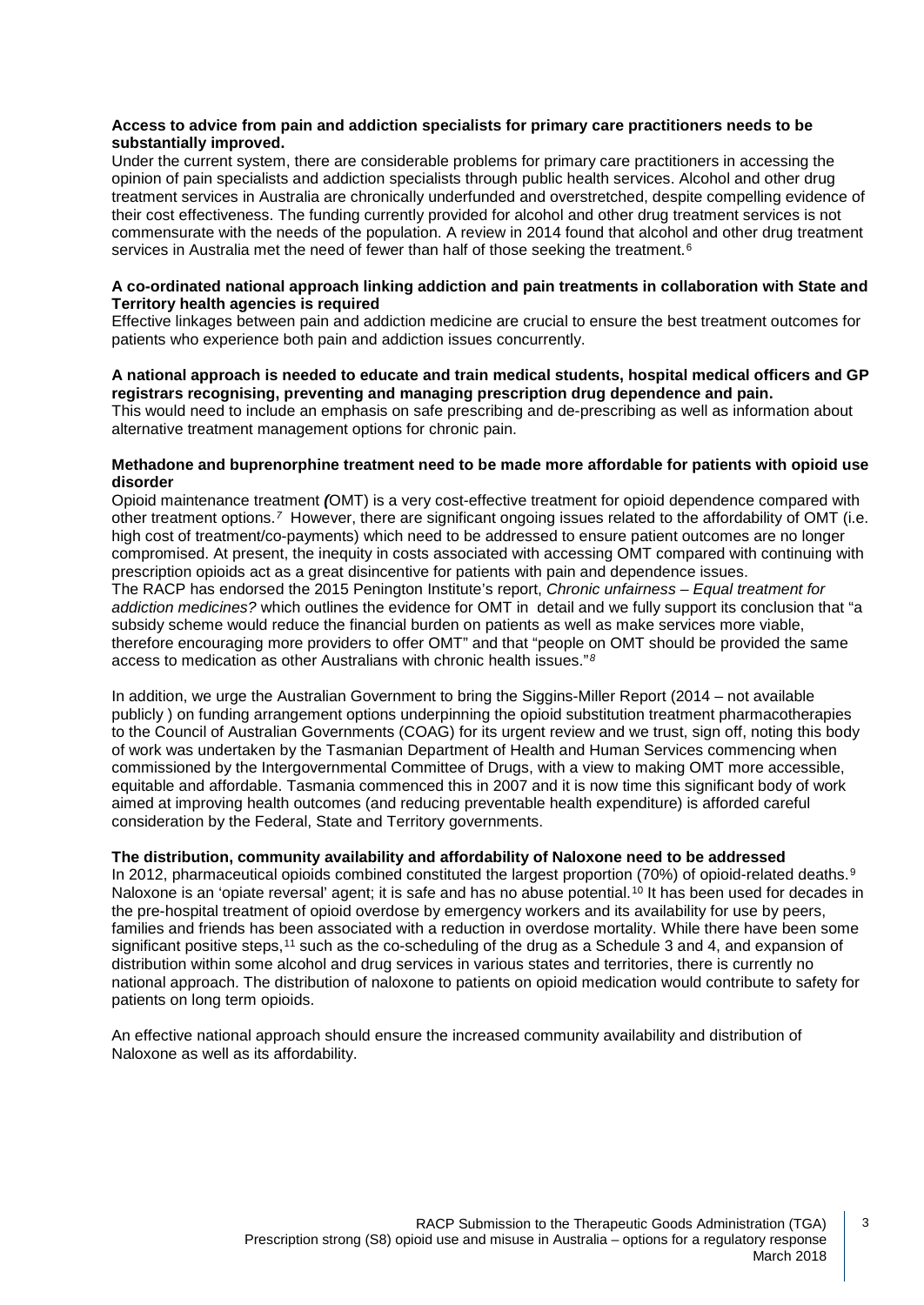# **Specific feedback on proposed regulatory options**

In addition to our recommendations above, our members have made a number of comments on the proposed regulatory options.

| <b>Regulatory</b><br>options for<br>consideration                                     | For consideration - as outlined in<br>the TGA's consultation paper<br>(attached and available online)                                                                                                                                                                                                                                                                                                                                                                                                                                                                                                                                                                                                     | RACP feedback on specific regulatory<br>options                                                                                                                                                                                                                                                                                                                                                                                                                                                                                                                                                                                                                                                                                                                                                                                                                                                                                                                                                                                                                                                                                                                                                                           |
|---------------------------------------------------------------------------------------|-----------------------------------------------------------------------------------------------------------------------------------------------------------------------------------------------------------------------------------------------------------------------------------------------------------------------------------------------------------------------------------------------------------------------------------------------------------------------------------------------------------------------------------------------------------------------------------------------------------------------------------------------------------------------------------------------------------|---------------------------------------------------------------------------------------------------------------------------------------------------------------------------------------------------------------------------------------------------------------------------------------------------------------------------------------------------------------------------------------------------------------------------------------------------------------------------------------------------------------------------------------------------------------------------------------------------------------------------------------------------------------------------------------------------------------------------------------------------------------------------------------------------------------------------------------------------------------------------------------------------------------------------------------------------------------------------------------------------------------------------------------------------------------------------------------------------------------------------------------------------------------------------------------------------------------------------|
| Option 1:<br>Consider the<br>pack sizes for<br>strong (S8)<br>opioids                 | · The option: Require sponsors to<br>register and make available for<br>supply both smaller (such as<br>maximum three-day) pack sizes for<br>treatment of patients with acute<br>pain and suitable pack sizes (14 or<br>28-day) for treatment of people with<br>chronic pain due to malignancy.<br>Potential implementation: If<br>agreed, these changes may be able<br>to be implemented using powers<br>through either or both the<br>scheduling and/or the registration<br>process.                                                                                                                                                                                                                    | We agree that considering the pack sizes for<br>strong (S8) opioids would be beneficial to<br>ensure patients who only require a few days of<br>treatment are only prescribed the dosage they<br>require in the short-term.<br>In addition to considering the pack sizes for<br>strong (S8) opioids, issues related to medical<br>prescribing software defaulting to the PBS<br>quantity need to be addressed as it may<br>encourage prescribing doses above those<br>required by a given patient rather than what is<br>appropriate.                                                                                                                                                                                                                                                                                                                                                                                                                                                                                                                                                                                                                                                                                     |
| Option 2:<br>Consider a<br>review of the<br>indications for<br>strong (S8)<br>opioids | . The option: The TGA will review<br>indications for the S8 opioids and<br>align them to current clinical<br>guidelines for appropriate<br>prescription of these products.<br>· Potential implementation: This<br>could be done following review of<br>Cochrane and other reviews and<br>meta-analyses of clinical data on<br>opioid efficacy, assessment of<br>therapeutic guidelines for pain<br>treatment and through a standard<br>consultative TGA process. It would<br>require changes to the PI for the<br>products where required (see<br>sections 9D and 25AA of the<br>Therapeutic Goods Act 1989). The<br>TGA does have the necessary legal<br>powers to enforce safety-related PI<br>changes. | We agree that Option 2 could be beneficial.<br>This option is in line with the NPS Choosing<br>Wisely campaign and the RACP Evolve<br>initiative which are aimed at delivering high-<br>quality care and decreasing the use of<br>unnecessary interventions.<br>The Faculty of Pain Medicine has recently<br>released its five NPS Choosing Wisely<br>recommendations which include the following<br>related to opioids and benzodiazepines:<br>Avoid prescribing opioids (particularly<br>$\bullet$<br>long-acting opioids) as first-line or<br>monotherapy for chronic non-cancer<br>pain (CNCP)<br>Do not continue opioid prescription for<br>$\bullet$<br>chronic non-cancer pain (CNCP)<br>without ongoing demonstration of<br>functional benefit, periodic attempts at<br>dose reduction and screening for long-<br>term harms<br>Do not prescribe benzodiazepines for<br>low back pain<br>Should this option be implemented, there will<br>need to be provisions made for individuals on<br>high dose opioids in the event that they no<br>longer "qualify" for the high doses. This will<br>include giving them sufficient time and support<br>to reduce the dose in a skilled, safe and<br>therefore humane way. |
| Option 3:<br>Consider<br>whether the<br>highest dose<br>products<br>should remain     | . The option: Review the place of<br>the higher dose S8 opioid products<br>in the management of chronic<br>cancer and non-cancer pain and<br>whether certain high dose products<br>should continue to be registered.                                                                                                                                                                                                                                                                                                                                                                                                                                                                                      | We support Option 3 given that best practice<br>pain management guidelines in Australia and<br>in other countries (e.g. CDC) are now<br>recommending carefully reassessing evidence<br>of individual benefits and risks when<br>considering increasing dosage to 50 morphine                                                                                                                                                                                                                                                                                                                                                                                                                                                                                                                                                                                                                                                                                                                                                                                                                                                                                                                                              |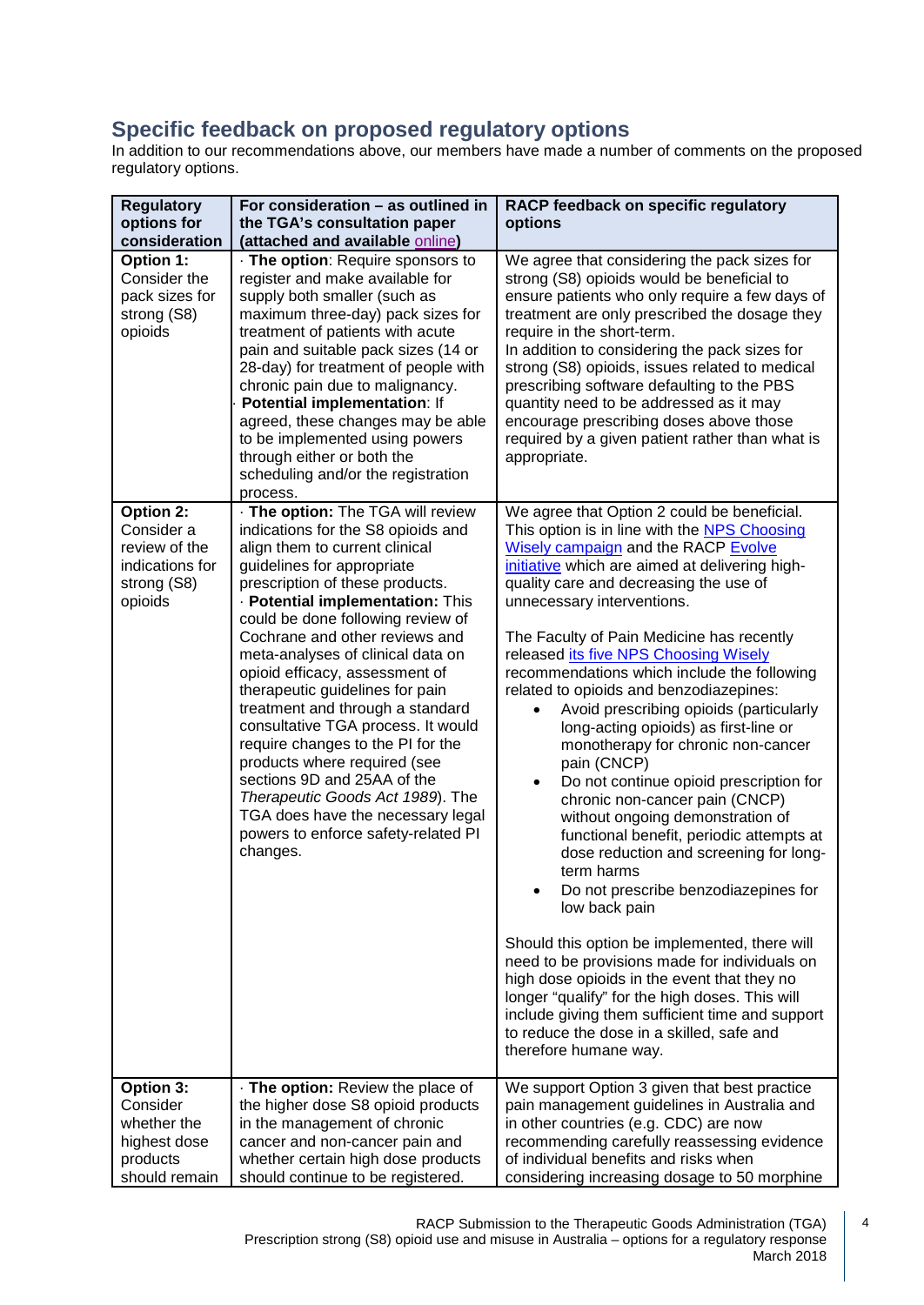| <b>Regulatory</b> | For consideration - as outlined in                                     | RACP feedback on specific regulatory                                                           |
|-------------------|------------------------------------------------------------------------|------------------------------------------------------------------------------------------------|
| options for       | the TGA's consultation paper                                           | options                                                                                        |
| consideration     | (attached and available online)                                        |                                                                                                |
| on the market,    | We would consider if specific                                          | milligram equivalents (MME) or more per day,                                                   |
| or be             | controls, such as approval to                                          | and should avoid increasing dosage to 90                                                       |
| restricted to     | prescribe through states and                                           | MME or more per day or carefully justify a                                                     |
| specialist/       | territories or the PBS should be                                       | decision to titrate dosage to 90MME                                                            |
| authority         | introduced.                                                            | or more per day. There is no justification for                                                 |
| prescribing       | · Potential implementation: The                                        | allowing any opioid medicine in a single tablet                                                |
|                   | TGA could undertake a safety                                           | dose that exceeds these limits (e.g. Jurnista,                                                 |
|                   | review of the benefit/risk ratio for                                   | 64mg which equates to 320mg OMED). It can                                                      |
|                   | higher dose S8 opioid products but                                     | only encourage and enable prescribing outside                                                  |
|                   | data is likely to be confounded due                                    | best practice guidelines. Fellows identify that                                                |
|                   | to different chronic pain populations                                  | we need to think ahead towards preventing                                                      |
|                   | (cancer versus non-cancer pain)                                        | access to inappropriate medicines and doses                                                    |
|                   | and opioid tolerance.                                                  | that facilitate such high dose treatment                                                       |
|                   | Alternatively, specialist-only /                                       | associated with poor pain management                                                           |
|                   | authority prescribing could be                                         | outcomes and avoidable iatrogenic opioid                                                       |
|                   | specified for PBS reimbursement,                                       | dependence                                                                                     |
|                   | noting that this would not impact on                                   |                                                                                                |
|                   | private prescriptions (these could                                     |                                                                                                |
|                   | be potentially managed through                                         |                                                                                                |
|                   | state and territory regulations).                                      |                                                                                                |
| Option 4:         | · The option: Review current risk                                      | As indicated in our feedback on Option 8, we                                                   |
| Strengthening     | management plans for opioids to                                        | support additional training and education for                                                  |
| of the Risk       | determine whether they currently                                       | health practitioners who prescribe opioid                                                      |
| Management        | reflect best practice in opioid                                        | medication. While there is a reasonable onus                                                   |
| Plans for         | prescribing and management of                                          | on the pharmaceutical industry to provide                                                      |
| opioid            | risks.                                                                 | accurate, up-to-date and balanced evidence of                                                  |
| products          | - Potential implementation: Work<br>with sponsors to update their Risk | what is known about the therapeutic benefits,<br>risks and harms associated with the medicines |
|                   | Management Plans (RMPs) to                                             | they develop, promote and sell, it is                                                          |
|                   | minimise risks associated with                                         | questionable whether industry can be afforded                                                  |
|                   | overdose, misuse and abuse.                                            | primary responsibility, given the commercial                                                   |
|                   |                                                                        | conflict of interest.                                                                          |
|                   |                                                                        | It would be helpful in considering this proposal                                               |
|                   |                                                                        | to assess whether and to what extent this                                                      |
|                   |                                                                        | approach has influenced opioid prescribing in                                                  |
|                   |                                                                        | Northern America. The RACP agrees that                                                         |
|                   |                                                                        | increased active (rather than passive) post-                                                   |
|                   |                                                                        | market surveillance is warranted.                                                              |
| Option 5:         | · The option: Under this option,                                       | We believe there is a place for improving                                                      |
| Review of         | warnings could be placed on the                                        | health literacy in the community. Many                                                         |
| label warnings    | packaging of opioid products                                           | patients who use prescribed opioid medication                                                  |
| and revision to   | identifying the risk of dependence                                     | report not being aware of the addictive                                                        |
| Consumer          | and overdose and lack of efficacy in                                   | potential of this medication. Ensuring patients                                                |
| Medicines         | the long-term treatment of chronic                                     | are informed about the addictive potential and                                                 |
| Information       | non-cancer pain, noting that the                                       | other side effects of the medication they are                                                  |
|                   | complexity of appropriate                                              | prescribed is a key responsibility of the                                                      |
|                   | management of chronic non-cancer                                       | prescribing doctor and should remain so.                                                       |
|                   | pain needs to be recognised. The                                       | Clearer label warnings to better identify the                                                  |
|                   | CMI would also be reviewed to                                          | risks of dependence and overdose as well as                                                    |
|                   | provide greater emphasis on risks                                      | lack of efficacy in the long-term treatment of                                                 |
|                   | of dependence, especially those                                        | chronic non-cancer pain can assist in                                                          |
|                   | associated with high doses.                                            | highlighting the advice from the prescribing                                                   |
|                   | · Potential implementation: This                                       | doctor.                                                                                        |
|                   | may be able to be achieved through                                     |                                                                                                |
|                   | modification to the current                                            | One of our members suggested the TGA could                                                     |
|                   | Therapeutic Goods Order around                                         | consider the addition of "traffic light" type                                                  |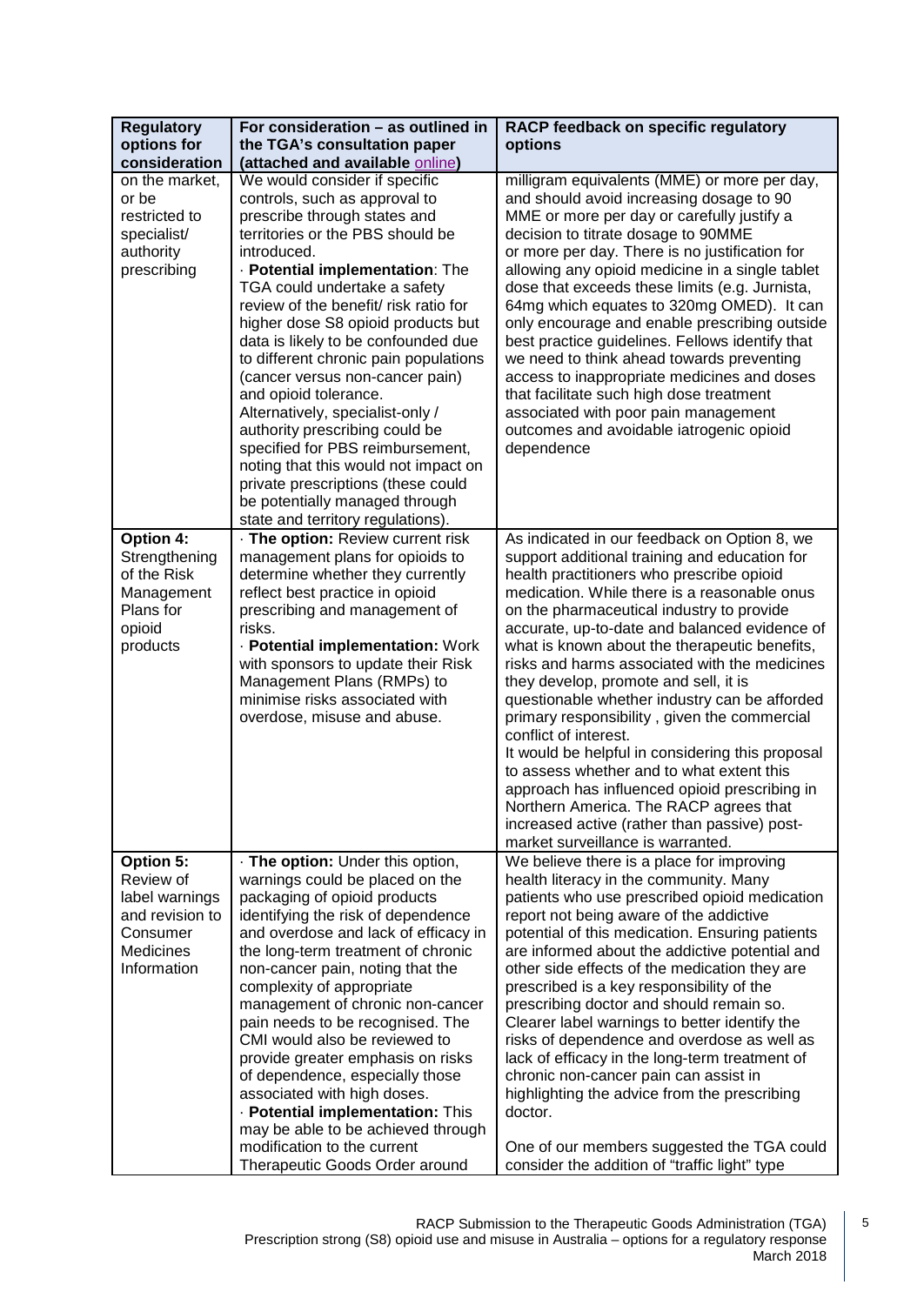| <b>Regulatory</b><br>options for<br>consideration                                                                                                                                                                                                                                                     | For consideration - as outlined in<br>the TGA's consultation paper<br>(attached and available online)                                                                                                                                                                                                                                                                                                                                                                     | RACP feedback on specific regulatory<br>options                                                                                                                                                                                                                                                                                                                                                                                                                                                                                                                                                                                                                                                                                                                                                                                                                                                                                                                                                                                                                     |
|-------------------------------------------------------------------------------------------------------------------------------------------------------------------------------------------------------------------------------------------------------------------------------------------------------|---------------------------------------------------------------------------------------------------------------------------------------------------------------------------------------------------------------------------------------------------------------------------------------------------------------------------------------------------------------------------------------------------------------------------------------------------------------------------|---------------------------------------------------------------------------------------------------------------------------------------------------------------------------------------------------------------------------------------------------------------------------------------------------------------------------------------------------------------------------------------------------------------------------------------------------------------------------------------------------------------------------------------------------------------------------------------------------------------------------------------------------------------------------------------------------------------------------------------------------------------------------------------------------------------------------------------------------------------------------------------------------------------------------------------------------------------------------------------------------------------------------------------------------------------------|
|                                                                                                                                                                                                                                                                                                       | prescription medicines (TGO 91),<br>although changes to appendices to<br>the Poisons Standard (Scheduling)<br>and to conditions of registration of<br>new strong (S8) opioids could also<br>underpin this requirement. We<br>would need to work with sponsors<br>to obtain CMI changes. It would<br>need to be determined whether S4<br>opioids such as tramadol would be<br>included in this scheme.                                                                     | warnings on the medication packs to highlight<br>the potential for impairment (including potential<br>impact on driving and work tasks) and the risk<br>of dependence. However, there is a risk in this<br>approach that primary responsibility for clinical<br>decision making is unwittingly and<br>unintentionally shifted from the prescriber to<br>the patient and that is clearly inappropriate.                                                                                                                                                                                                                                                                                                                                                                                                                                                                                                                                                                                                                                                              |
| Option 6:<br>Consider<br>incentives for<br>expedited<br>TGA review of<br>improved<br>products for<br>pain relief and<br>opioid<br>antidotes                                                                                                                                                           | · The option: Provide priority<br>review to new chemical entities that<br>are viable alternatives to opioids for<br>pain relief and also expedite the<br>review of smaller pack sizes and/or<br>abuse-deterrent formulations and<br>products that can be used to negate<br>the effect of opioids.<br>· Potential implementation: This<br>would be responsive to submissions<br>received from sponsors of products<br>and utilise the current regulatory<br>framework.     | We recommend the TGA clarifies the meaning<br>of the term 'incentives' in the wording of this<br>option.<br>We believe the option of providing priority<br>review to improved products for pain relief and<br>opioid antidotes could be beneficial as long as<br>they are processed through the TGA's current<br>regulatory framework applied to all medicines.<br>That said, it is the view of Fellows that the<br>focus of attention should shift from finding new<br>medicines to treat persistent non-cancer pain<br>to improving access to non-medication related<br>mutli-modal, multidisciplinary treatment,<br>consistent with contemporary best practice<br>pain management guidelines. We note a<br>statement by the Faculty of Pain medicine that<br>it does not recognise a need for greater<br>availability of medicines in general (and in<br>particular does not endorse the use of<br>cannabinoids) in chronic non-cancer pain until<br>such time as a clear therapeutic role for them<br>is identified in the scientific literature. <sup>12</sup> |
| Option 7:<br>Potential<br>changes to<br>use of<br>appendices in<br>the Poisons<br>Standard to<br>provide<br>additional<br>regulatory<br>controls for<br>strong S8<br>opioids (this<br>could<br>potentially<br>include<br>controls of<br>prescribing for<br>particular<br>populations or<br>classes of | · The option: Powers under<br>medicines scheduling could<br>potentially include controls of<br>prescribing for particular<br>populations or classes of medical<br>practitioners, additional safety<br>directions or label warning<br>statements, specific dispensing<br>labels.<br>- Potential implementation:<br>Delegate decision, following public<br>consultation and advice from the<br><b>Advisory Committee on Medicines</b><br>Scheduling on additional controls. | As outlined in our comments related to Option<br>8, our view is that the key focus should be on<br>ensuring that all health practitioners who<br>prescribe opioid medication have received<br>adequate training and education to ensure<br>safe prescribing and improved patient<br>outcomes. There is a strong argument to<br>support the view that all medical students<br>should receive contemporary teaching and be<br>examined on appropriate and safe prescribing<br>of opioid and benzodiazepine medicines and<br>that following graduation, all medical<br>practitioners should receive booster training<br>(examined through an online module). The<br>idea of limiting prescribing to certain<br>practitioners appears somewhat redundant<br>given the dramatic and rapid changes in<br>understanding about the limited role of opioid<br>medicines and certainly a realisation that high<br>dose opioid medicines place the patient at<br>significantly increased risk of serious adverse                                                               |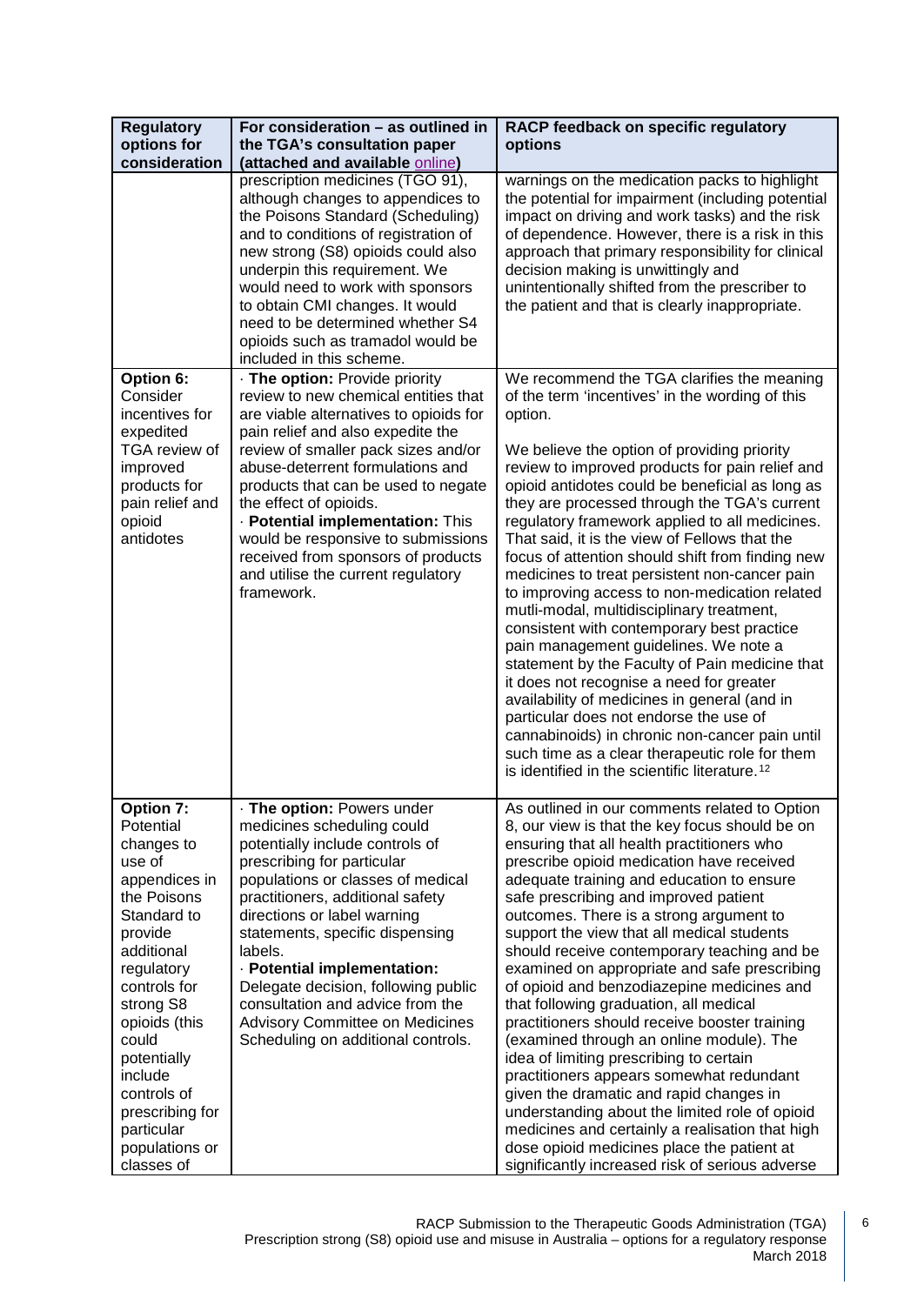| <b>Regulatory</b><br>options for<br>consideration                                                                                                                        | For consideration - as outlined in<br>the TGA's consultation paper<br>(attached and available online)                                                                                                                                                                                                                                                                                                                                                                                                                                                                                                                                                                                                                                                                                                                                                               | RACP feedback on specific regulatory<br>options                                                                                                                                                                                                                                                                                                                                                                                                                                                                                                                                                                                                                                                                                                                                                                                                                                                                                    |
|--------------------------------------------------------------------------------------------------------------------------------------------------------------------------|---------------------------------------------------------------------------------------------------------------------------------------------------------------------------------------------------------------------------------------------------------------------------------------------------------------------------------------------------------------------------------------------------------------------------------------------------------------------------------------------------------------------------------------------------------------------------------------------------------------------------------------------------------------------------------------------------------------------------------------------------------------------------------------------------------------------------------------------------------------------|------------------------------------------------------------------------------------------------------------------------------------------------------------------------------------------------------------------------------------------------------------------------------------------------------------------------------------------------------------------------------------------------------------------------------------------------------------------------------------------------------------------------------------------------------------------------------------------------------------------------------------------------------------------------------------------------------------------------------------------------------------------------------------------------------------------------------------------------------------------------------------------------------------------------------------|
| medical<br>practitioners,<br>additional<br>safety<br>directions or<br>label warning<br>statements,<br>specific<br>dispensing<br>labels).                                 |                                                                                                                                                                                                                                                                                                                                                                                                                                                                                                                                                                                                                                                                                                                                                                                                                                                                     | events, poorly controlled and often worsening<br>pain and opioid overdose and death. A<br>universal approach is therefore more<br>appropriate.                                                                                                                                                                                                                                                                                                                                                                                                                                                                                                                                                                                                                                                                                                                                                                                     |
| Option 8:<br>Increase<br>health<br>professional<br>awareness of<br>alternatives to<br>opioids (both<br>S4 and S8<br>opioids) in the<br>management<br>of chronic<br>pain. | · The option: Existing clinical<br>guidelines for the management of<br>acute and chronic pain provide<br>advice on the use of non-<br>pharmacological and alternate<br>pharmacological therapies for the<br>management of pain. While these<br>are available there may be limited<br>health practitioner awareness and<br>uptake.<br>· Potential implementation: The<br>TGA will work with the NPS<br>Medicines Wise and clinical colleges<br>to increase awareness of health<br>practitioners and the uptake of<br>appropriate pain management<br>guidelines in their practices. This<br>could include developing a<br>comprehensive repository of<br>information about the appropriate<br>use of both S4 and S8 opioids. This<br>could use the active networks<br>established under the Nationally<br><b>Coordinated Codeine</b><br>Implementation Working Group. | We strongly support Option 8. There needs to<br>be a clearer focus and emphasis on educating<br>and training all health practitioners including<br>medical students, hospital medical officers and<br>GP registrars in the management of chronic<br>pain. This training also needs to also include a<br>range of topics associated with opioid<br>prescribing with a particular emphasis on safe<br>prescribing as well as information about non-<br>pharmacological treatment options for people<br>who have chronic pain. However, this will be<br>an ineffective strategy if increased access to<br>multi-modal, multi-disciplinary pain<br>management is not part of the strategy. This<br>will require strategies to promote this line of<br>endeavour as an attractive professional line of<br>work, funded training positions, and suitable<br>health system funding to support these more<br>effective forms of treatment, |

### **Additional strategies for consideration**

We recommend the following strategies should also be considered by the TGA to address the misuse of opioid medicines in Australia:

- Attention to hospital discharge planning and supply of S8 and S4 medicines to prevent or limit the risk of inappropriate medicines management leading to iatrogenic dependence and other drug related harms
- Facilitate small quantities of medicines to be dispensed under the PBS
- Labelling of medicine blister packs to facilitate tracking of diverted supplies
- Address the extent to which PBS authority increased quantity and strengths is adding to the risks of medications overuse and drug-related harm including iatrogic dependence
- Limit the prescribing of opioid medicines to 50mg oral Morphine Equivalent Daily Dose (OMEDD) in all non-specialist clinical settings
- Increase attention to post-marketing surveillance (funded by the sponsor) to detect and address inappropriate prescribing practices such as TDS dosing of OxyContin, high doses and high-risk drug combinations (e.g. benzodiazepines in combination with opioid medicines)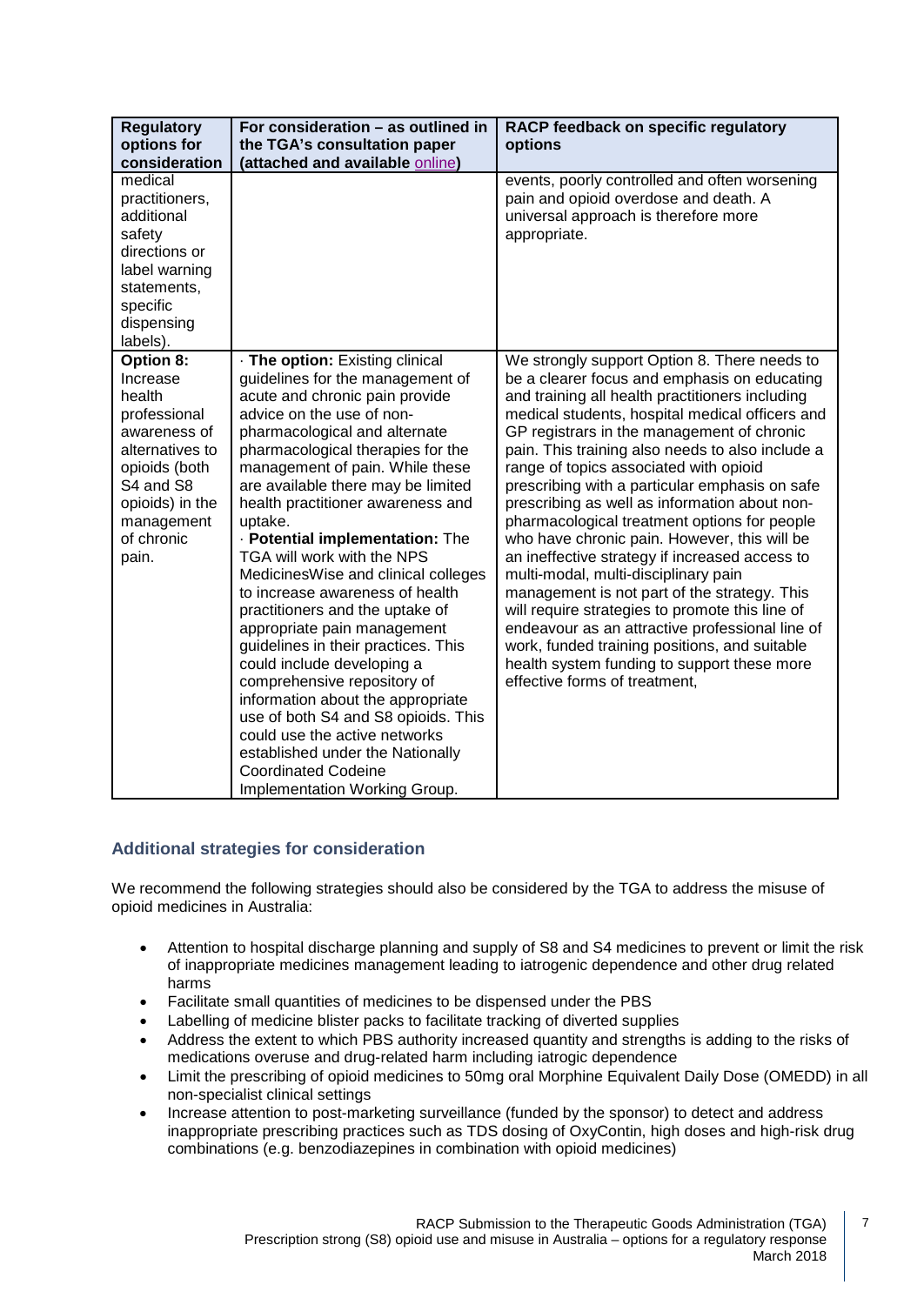- Review the evidence and place for long acting versus short acting opioid medicines in the clinical management of persistent non-cancer pain and ensure PBS funding arrangements reflect and support good clinical practice.
- Consider mechanisms to prevent inappropriate opioid prescribing, for example, in the clinical management of migraine headache or chronic low back pain.
- Develop the Electronic Recording and Reporting of Controlled Drugs (ERRCD) to facilitate real time prescribing, linked to medical software, to enhance clinical safety.
- Include all mu-opioid agonist medicines in Schedule 8 in the Standard for the Uniform Scheduling of Medicines and Poisons (SUSMP).
- Review and amend the MBS Medicare schedule to support comprehensive medical assessment and clinical management of patients presenting with complex care needs arising from persistent noncancer pain, including those patients with a substance use disorder and/ or mental health problems

Once again, we wish to thank the TGA for this opportunity to provide feedback on its proposed regulatory options to address the use and misuse of prescription strong opioid in Australia.

Should you require any further information regarding this RACP submission, please contact Ms Claire Celia, Senior Policy Officer, on [Claire.Celia@racp.edu.au.](mailto:Claire.Celia@racp.edu.au)